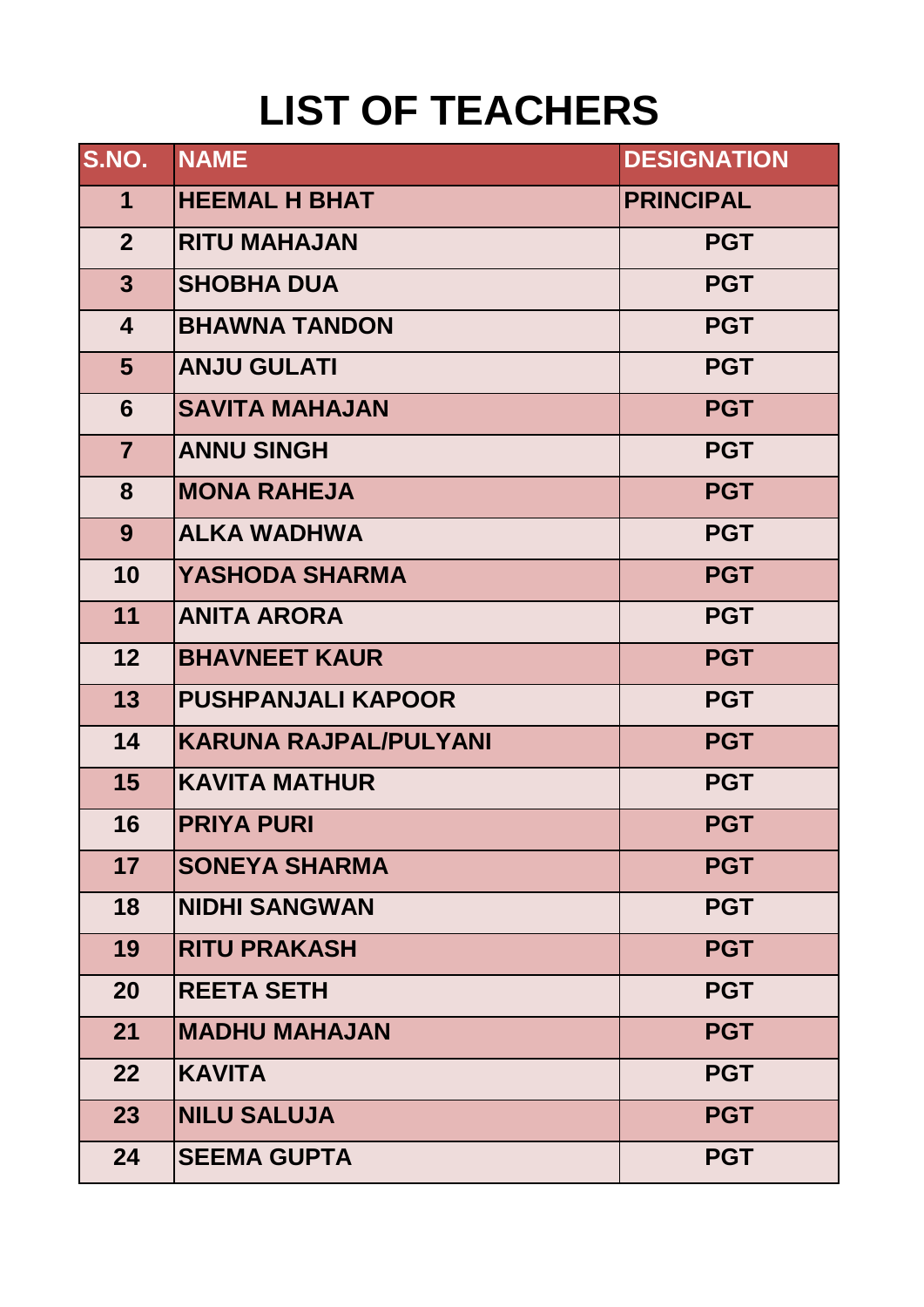| 25 | <b>VIJAY PATIL</b>        | <b>PGT</b> |
|----|---------------------------|------------|
| 26 | <b>MONICA SETHI</b>       | <b>PGT</b> |
| 27 | <b>SHEETAL KINDRA</b>     | <b>PGT</b> |
| 28 | <b>JAYEETA</b>            | <b>PGT</b> |
| 29 | <b>RADHA RAMAN</b>        | <b>PGT</b> |
| 30 | <b>SEEMA MAKHIJA</b>      | <b>PGT</b> |
| 31 | <b>MONIKA ARORA</b>       | <b>PGT</b> |
| 32 | KAMAKSHI SHARMA           | <b>PGT</b> |
| 33 | <b>ANURADHA KAPOOR</b>    | <b>TGT</b> |
| 34 | <b>POONAM MALHOTRA</b>    | <b>TGT</b> |
| 35 | <b>INDU MANCHANDA</b>     | <b>TGT</b> |
| 36 | <b>BHOPAL SINGH TYAGI</b> | <b>TGT</b> |
| 37 | <b>UMA SHARMA</b>         | <b>TGT</b> |
| 38 | <b>NISHI TYAGI</b>        | <b>TGT</b> |
| 39 | <b>BINDU CHAHAL</b>       | <b>TGT</b> |
| 40 | <b>BINNY KUMAR</b>        | <b>TGT</b> |
| 41 | <b>ALKA SABHARWAL</b>     | <b>TGT</b> |
| 42 | <b>PRIYA MALHOTRA</b>     | <b>TGT</b> |
| 43 | <b>PARIKSHA AGGARWAL</b>  | <b>TGT</b> |
| 44 | <b>RAMESH SHARMA</b>      | <b>TGT</b> |
| 46 | <b>SHIKHA MAHAJAN</b>     | <b>TGT</b> |
| 47 | <b>PRITI MEHDIRATTA</b>   | <b>TGT</b> |
| 48 | <b>MADHU BALA</b>         | <b>TGT</b> |
| 49 | <b>SHONU GOEL</b>         | <b>TGT</b> |
| 50 | <b>ANSHU KUMAR</b>        | <b>TGT</b> |
| 51 | <b>NAVPREET KAUR</b>      | <b>TGT</b> |
| 52 | <b>SHRIOM SHARMA</b>      | <b>TGT</b> |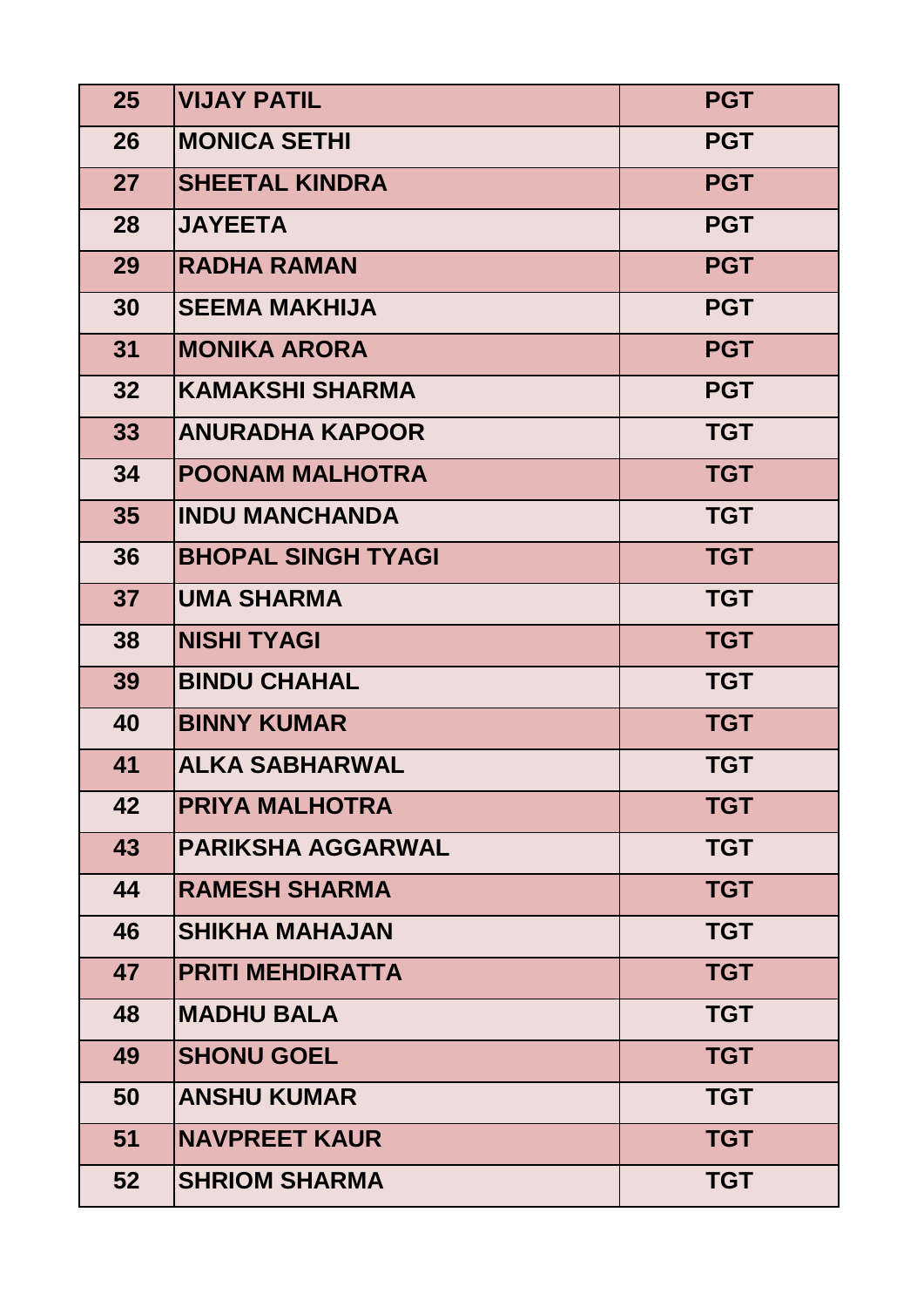| 53 | <b>JYOTI ARORA</b>          | <b>TGT</b> |
|----|-----------------------------|------------|
| 54 | <b>SWATI SHARMA</b>         | <b>TGT</b> |
| 55 | <b>ANITA MALHOTRA</b>       | <b>TGT</b> |
| 56 | <b>AMISHA NARANG</b>        | <b>TGT</b> |
| 57 | <b>TAMANNA LAMBA</b>        | <b>TGT</b> |
| 58 | <b>POOJA RAJEEV PURI</b>    | <b>TGT</b> |
| 59 | <b>ROSY KAPOOR</b>          | <b>TGT</b> |
| 60 | <b>AARTI BHASIN</b>         | <b>TGT</b> |
| 61 | <b>JYOTI GIROTRA</b>        | <b>TGT</b> |
| 62 | <b>RENU HOODA</b>           | <b>TGT</b> |
| 63 | <b>SUKRITI ANAND NANDA</b>  | <b>TGT</b> |
| 64 | <b>JYOTSANA AHUJA</b>       | <b>TGT</b> |
| 65 | <b>SUKRITI KAKKAR</b>       | <b>TGT</b> |
| 66 | <b>POOJA JAIN</b>           | <b>TGT</b> |
| 67 | <b>MONA GUPTA</b>           | <b>TGT</b> |
| 68 | <b>SUNIL SHARMA</b>         | <b>TGT</b> |
| 69 | <b>RAJESH KR. SRIVASTVA</b> | <b>TGT</b> |
| 70 | <b>PURNIMA ANAND/GANDHI</b> | <b>TGT</b> |
| 71 | <b>YOGESH SHARMA</b>        | <b>TGT</b> |
| 72 | <b>KARUNA VARSHNEY</b>      | <b>TGT</b> |
| 73 | <b>NEHA GULATI</b>          | <b>TGT</b> |
| 74 | <b>HEMLATA</b>              | <b>TGT</b> |
| 75 | <b>PARTHA SARATHI</b>       | <b>TGT</b> |
| 76 | <b>SAPNA</b>                | <b>TGT</b> |
| 77 | <b>SWATI ARORA</b>          | <b>TGT</b> |
| 78 | <b>SHILPA CHAWLA</b>        | <b>TGT</b> |
| 79 | <b>ALOE MUKHERJEE</b>       | <b>PRT</b> |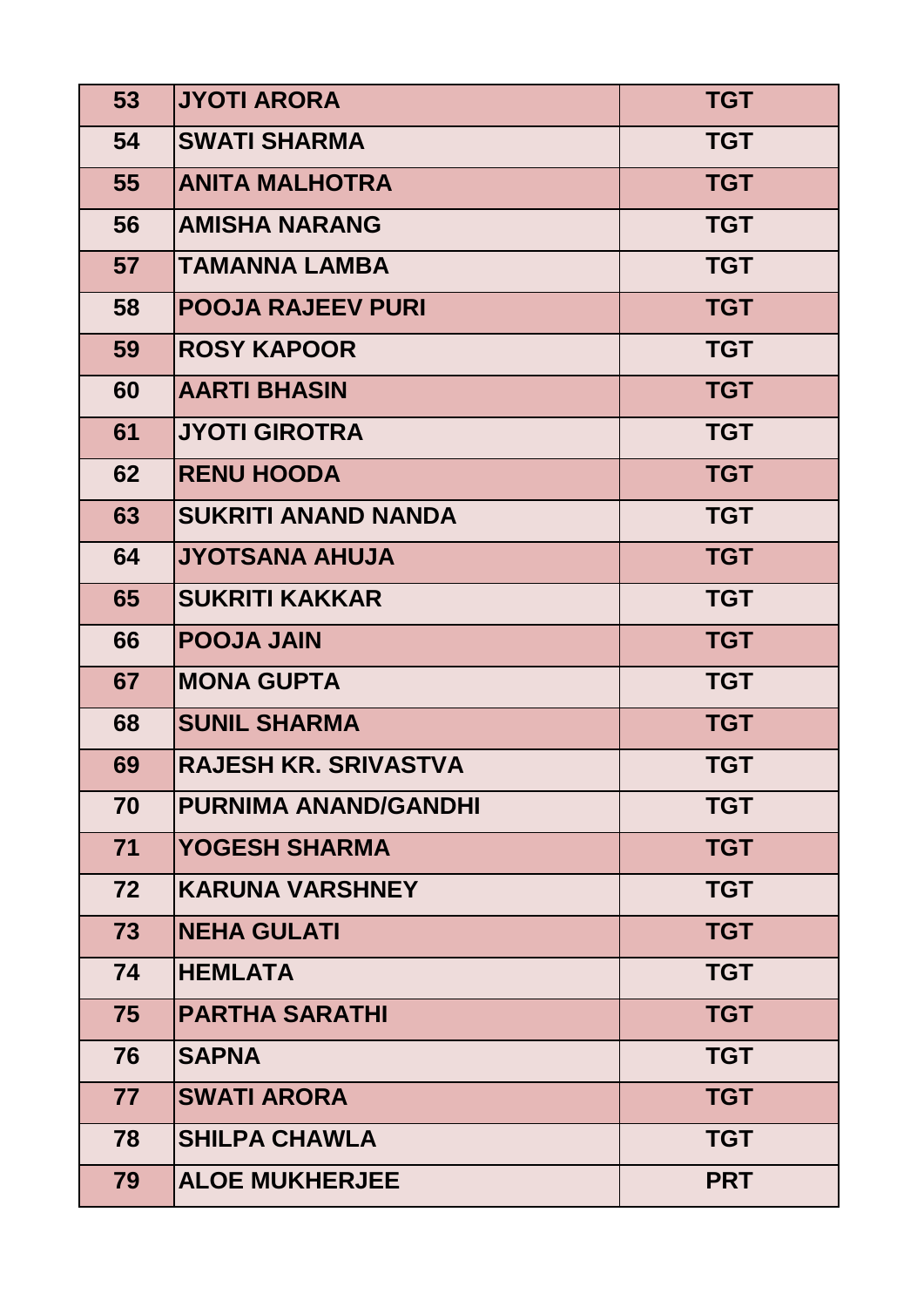| 80  | <b>VIJAY LAXMI</b>      | <b>PRT</b> |
|-----|-------------------------|------------|
| 81  | <b>SAJNI KHANNA</b>     | <b>PRT</b> |
| 82  | <b>NALINI TALWAR</b>    | <b>PRT</b> |
| 83  | <b>SUNITA SHARMA</b>    | <b>PRT</b> |
| 85  | <b>VEENA MAGOO</b>      | <b>PRT</b> |
| 86  | <b>ANITA MEHRA</b>      | <b>PRT</b> |
| 87  | <b>ARTI GOEL</b>        | <b>PRT</b> |
| 88  | <b>KRISHNA BAHADUR</b>  | <b>PRT</b> |
| 89  | <b>ANITA GUPTA</b>      | <b>PRT</b> |
| 90  | <b>NEERAJ RAMNANI</b>   | <b>PRT</b> |
| 91  | <b>ALKA GUPTA</b>       | <b>PRT</b> |
| 92  | <b>MANISHA AGGARWAL</b> | <b>PRT</b> |
| 93  | <b>SUPARNA CHECKER</b>  | <b>PRT</b> |
| 94  | <b>RASHMI AHUJA</b>     | <b>PRT</b> |
| 95  | <b>MEGHA SHARMA</b>     | <b>PRT</b> |
| 96  | <b>VANDNA WADHWA</b>    | <b>PRT</b> |
| 97  | <b>PRERNA GOSWAMI</b>   | <b>PRT</b> |
| 98  | <b>GEETA KHANDELWAL</b> | <b>PRT</b> |
| 99  | <b>HEMA SARDANA</b>     | <b>PRT</b> |
| 100 | <b>SAPNA CHOPRA</b>     | <b>PRT</b> |
| 101 | <b>PREETIMA BHATIA</b>  | <b>PRT</b> |
| 102 | <b>PAWAN KHURANA</b>    | <b>PRT</b> |
| 103 | <b>KIRAN DANGI</b>      | <b>PRT</b> |
| 104 | <b>MEENAKSHI KUMAR</b>  | <b>PRT</b> |
| 105 | <b>KAVITA CHADHA</b>    | <b>PRT</b> |
| 106 | <b>SAMIDHA GERA</b>     | <b>PRT</b> |
| 107 | <b>POONAM MITTAL</b>    | <b>PRT</b> |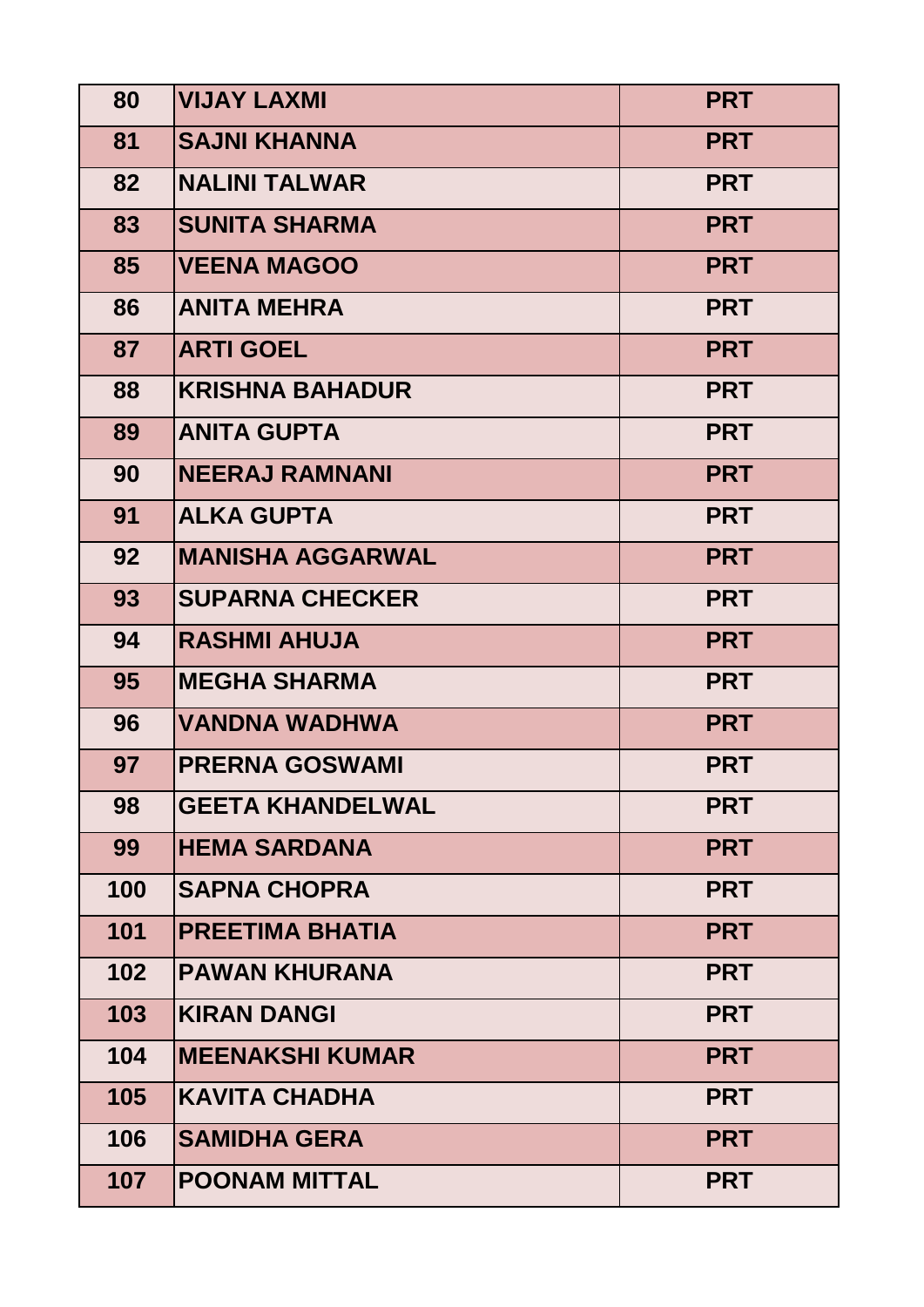| 108 | <b>JAY DEV PRADHAN</b>  | <b>PRT</b> |
|-----|-------------------------|------------|
| 109 | <b>AARTI DUA</b>        | <b>PRT</b> |
| 110 | <b>SIMMI CHADHA</b>     | <b>PRT</b> |
| 111 | <b>VANDANA DHIR</b>     | <b>PRT</b> |
| 112 | <b>MITHILESH JHA</b>    | <b>PRT</b> |
| 114 | <b>UPASANA SARNA</b>    | <b>PRT</b> |
| 115 | <b>ANJU SHARMA</b>      | <b>PRT</b> |
| 116 | <b>RUCHIKA BOLE</b>     | <b>PRT</b> |
| 117 | <b>RITU MAHAJAN PRT</b> | <b>PRT</b> |
| 118 | <b>ROUBLE OBEROI</b>    | <b>PRT</b> |
| 119 | <b>BHARTI PAI</b>       | <b>PRT</b> |
| 120 | <b>MUDITA MALHOTRA</b>  | <b>PRT</b> |
| 121 | <b>DIVYA TULLY</b>      | <b>PRT</b> |
| 122 | <b>POOJA KAKKAR</b>     | <b>PRT</b> |
| 123 | <b>PARUL AHUJA</b>      | <b>PRT</b> |
| 124 | <b>NIDHI KALRA/SOOD</b> | <b>PRT</b> |
| 125 | <b>SHWETA</b>           | <b>PRT</b> |
| 126 | <b>NEHA SHARMA</b>      | <b>PRT</b> |
| 127 | <b>SHIKHA ARORA</b>     | <b>PRT</b> |
| 128 | <b>TARUNA CHHABRA</b>   | <b>PRT</b> |
| 129 | <b>NAMITA KOCHHAR</b>   | <b>PRT</b> |
| 130 | <b>SONAL SOOD</b>       | <b>PRT</b> |
| 131 | <b>VANDNA CHHABRA</b>   | <b>PRT</b> |
| 132 | <b>BENU MALHOTRA</b>    | <b>PRT</b> |
| 133 | <b>SEEMA ARORA</b>      | <b>PRT</b> |
| 134 | <b>SHEETAL ARORA</b>    | <b>PRT</b> |
| 135 | <b>ALKA SHARMA</b>      | <b>PRT</b> |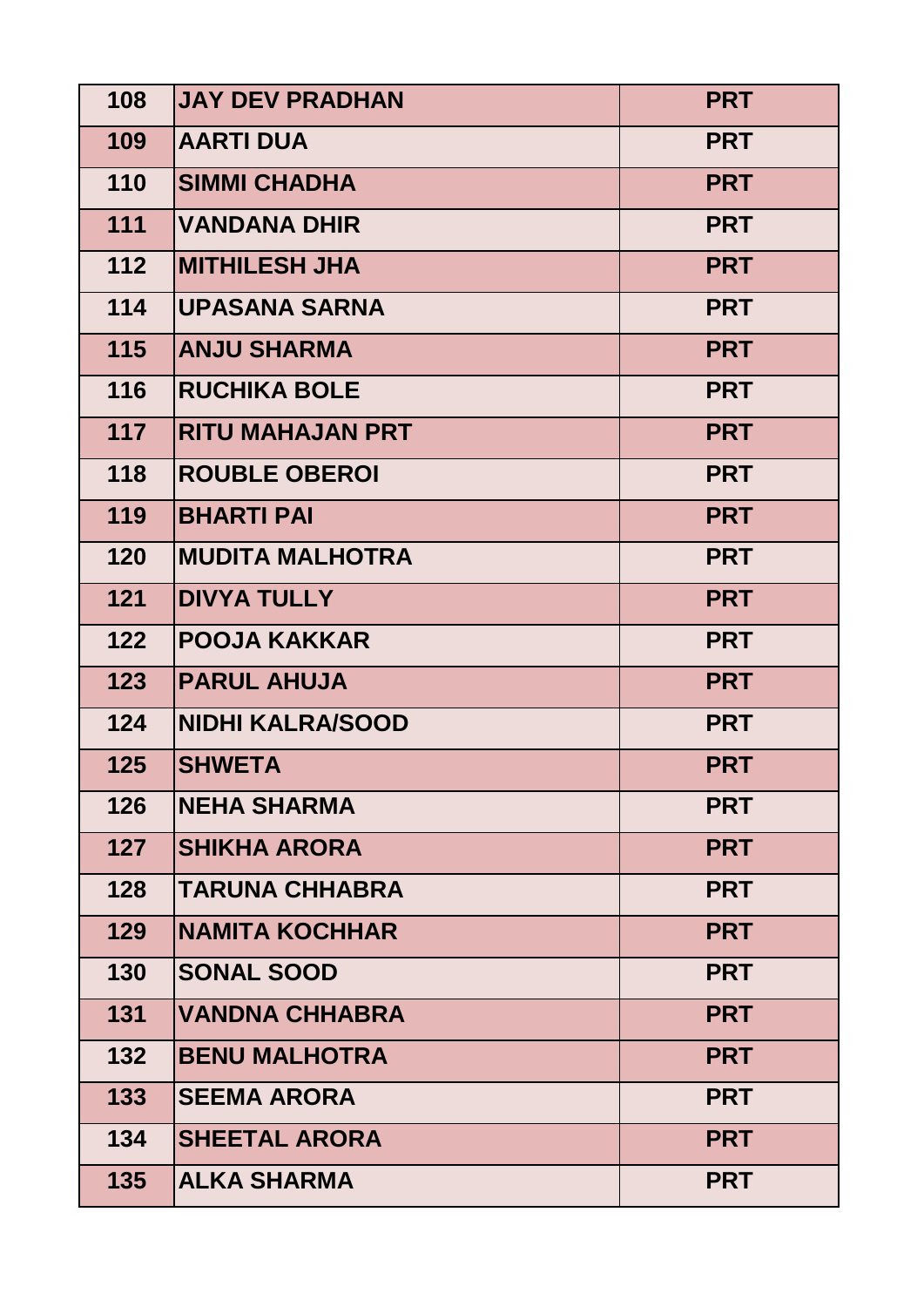| 136 | <b>MONICA BATRA</b>        | <b>PRT</b> |
|-----|----------------------------|------------|
| 137 | <b>SHALINI KUBBA</b>       | <b>PRT</b> |
| 139 | <b>ARTI KOCHHAR/ ARORA</b> | <b>PRT</b> |
| 140 | <b>EKTA TANEJA</b>         | <b>PRT</b> |
| 141 | <b>POONAM PANJWANI</b>     | <b>PRT</b> |
| 142 | <b>NIROTMA YADAV</b>       | <b>PRT</b> |
| 143 | <b>DEEPIKA ANAND</b>       | <b>PRT</b> |
| 144 | <b>BEENA KOHLI</b>         | <b>PRT</b> |
| 145 | <b>SWATI PURI</b>          | <b>PRT</b> |
| 146 | <b>JYOTSNA SINGH</b>       | <b>PRT</b> |
| 147 | <b>AKASH BHARDWAJ</b>      | <b>PRT</b> |
| 148 | <b>RAVINDER BANSAL</b>     | <b>PRT</b> |
| 149 | <b>SWATI GULYANI</b>       | <b>PRT</b> |
| 150 | <b>NEERJA RIYAL</b>        | <b>PRT</b> |
| 151 | <b>CHHAVI SEHGAL</b>       | <b>PRT</b> |
| 152 | <b>PRADEEP KAUR</b>        | <b>PRT</b> |
| 153 | <b>NEHA CHAWLA</b>         | <b>PRT</b> |
| 154 | <b>RITU RANI</b>           | <b>PRT</b> |
| 155 | <b>SNEHA SACHDEVA</b>      | <b>PRT</b> |
| 156 | <b>SHRADHA SEHGAL</b>      | <b>PRT</b> |
| 157 | <b>BEENA DAM</b>           | <b>PRT</b> |
| 158 | <b>ASHU GOEL</b>           | <b>PRT</b> |
| 159 | <b>SANYA ARORA</b>         | <b>PRT</b> |
| 160 | <b>REWANT SINGH</b>        | <b>PRT</b> |
| 161 | <b>HARSHEET KAUR</b>       | <b>PRT</b> |
| 162 | <b>KANIKA MISHRA</b>       | <b>PRT</b> |
| 164 | <b>KUMARI ARCHNA</b>       | <b>PRT</b> |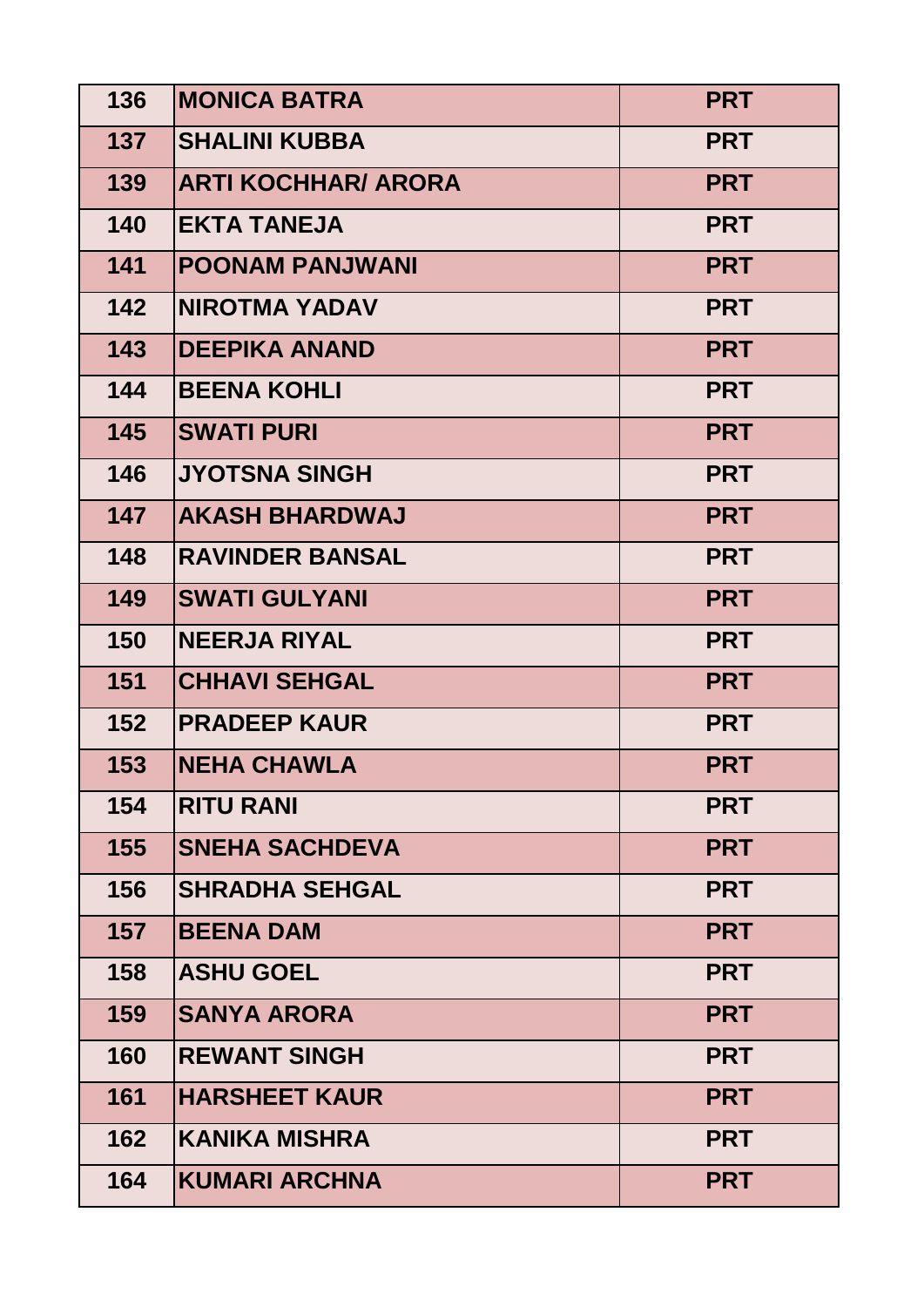| 165 | <b>POONAM BHATT</b>     | <b>PRT</b> |
|-----|-------------------------|------------|
| 166 | <b>RANU PRATAP</b>      | <b>PRT</b> |
| 167 | <b>SAKSHI TRIPATHI</b>  | <b>PRT</b> |
| 168 | <b>VERTIKA BHALLA</b>   | <b>PRT</b> |
| 169 | <b>SUMIT ARORA</b>      | <b>PRT</b> |
| 170 | <b>BHUMIKA RATTAN</b>   | <b>PRT</b> |
| 171 | <b>PUNEET KHANAGWAL</b> | <b>PRT</b> |
| 172 | <b>AMIT RAJPOOT</b>     | <b>PRT</b> |
| 173 | <b>SHWETA</b>           | <b>PRT</b> |
| 174 | <b>ALKA NANGIA</b>      | <b>NTT</b> |
| 175 | <b>PINKI CHANDOK</b>    | <b>NTT</b> |
| 176 | <b>ARUNA MALHOTRA</b>   | <b>NTT</b> |
| 177 | <b>RITU BABBAR</b>      | <b>NTT</b> |
| 178 | <b>SUMITA GROVER</b>    | <b>NTT</b> |
| 179 | <b>MADHU BISHT</b>      | <b>NTT</b> |
| 180 | <b>SHANTI YADAV</b>     | <b>NTT</b> |
| 181 | <b>BHAWNA LAMBA</b>     | <b>NTT</b> |
| 182 | VANDANA WADHVA          | <b>NTT</b> |
| 183 | <b>MEENAKSHI CHAWLA</b> | <b>NTT</b> |
| 184 | <b>SAPNA GROVER</b>     | <b>NTT</b> |
| 185 | <b>RITU SALHOTRA</b>    | <b>NTT</b> |
| 186 | <b>DIVYA SABHARWAL</b>  | <b>NTT</b> |
| 188 | <b>TARANJEET KAUR</b>   | <b>NTT</b> |
| 189 | <b>SONIA DHAMIJA</b>    | <b>NTT</b> |
| 190 | <b>VANITA KUMAR</b>     | <b>NTT</b> |
| 191 | <b>POOJA MAURYA</b>     | <b>NTT</b> |
| 192 | <b>SHILPA BUDHIRAJA</b> | <b>NTT</b> |